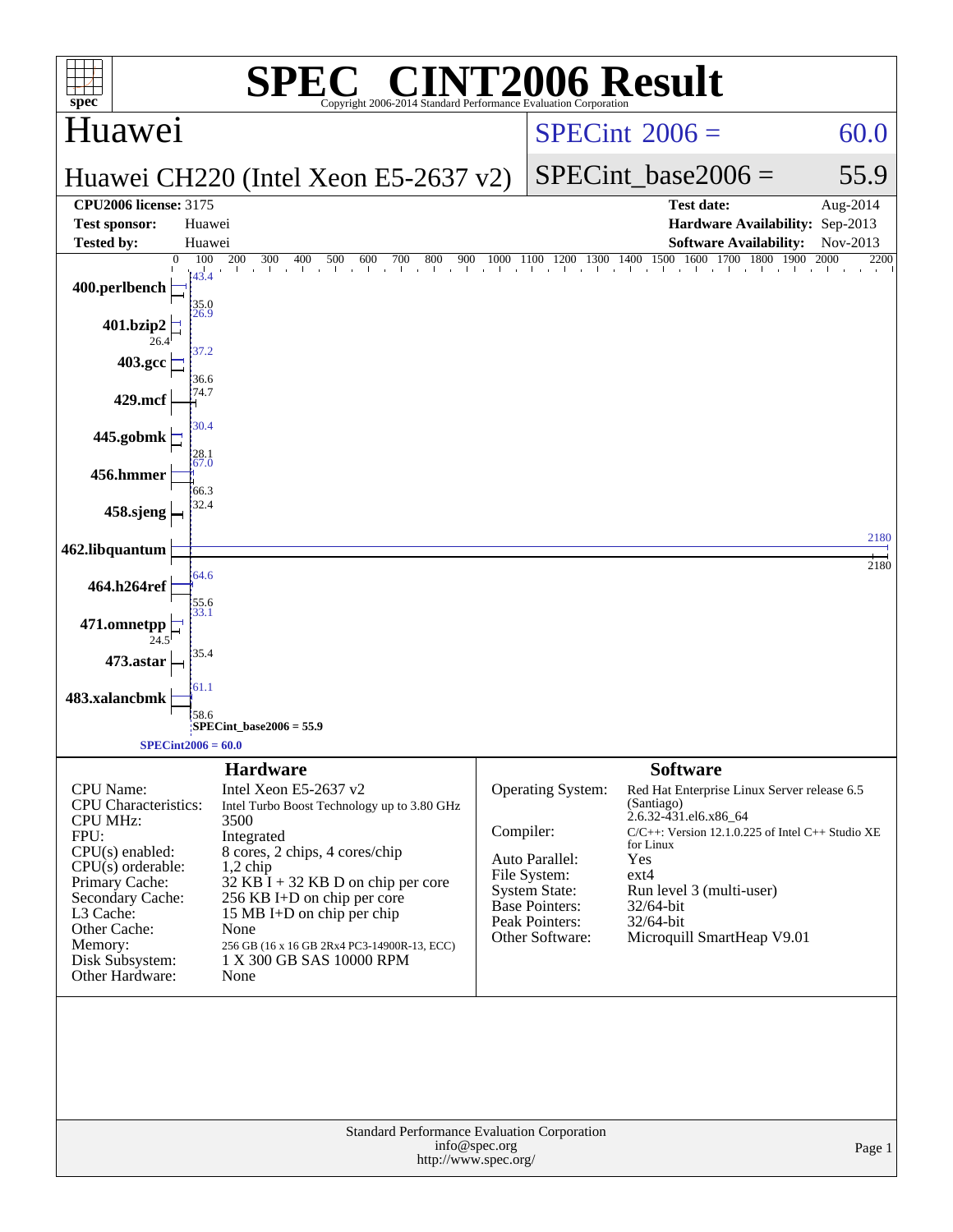

#### Huawei

### $SPECint2006 = 60.0$  $SPECint2006 = 60.0$

Huawei CH220 (Intel Xeon E5-2637 v2)

SPECint base2006 =  $55.9$ 

**[CPU2006 license:](http://www.spec.org/auto/cpu2006/Docs/result-fields.html#CPU2006license)** 3175 **[Test date:](http://www.spec.org/auto/cpu2006/Docs/result-fields.html#Testdate)** Aug-2014

**[Test sponsor:](http://www.spec.org/auto/cpu2006/Docs/result-fields.html#Testsponsor)** Huawei **[Hardware Availability:](http://www.spec.org/auto/cpu2006/Docs/result-fields.html#HardwareAvailability)** Sep-2013 **[Tested by:](http://www.spec.org/auto/cpu2006/Docs/result-fields.html#Testedby)** Huawei **[Software Availability:](http://www.spec.org/auto/cpu2006/Docs/result-fields.html#SoftwareAvailability)** Nov-2013

#### **[Results Table](http://www.spec.org/auto/cpu2006/Docs/result-fields.html#ResultsTable)**

| <b>Base</b>    |              |                 |       |                | <b>Peak</b> |                |                             |                              |              |                |              |
|----------------|--------------|-----------------|-------|----------------|-------------|----------------|-----------------------------|------------------------------|--------------|----------------|--------------|
| <b>Seconds</b> | <b>Ratio</b> | <b>Seconds</b>  | Ratio | <b>Seconds</b> | Ratio       | <b>Seconds</b> | <b>Ratio</b>                | <b>Seconds</b>               | <b>Ratio</b> | <b>Seconds</b> | <b>Ratio</b> |
| 279            | 35.0         | 279             | 35.0  | 279            | 35.1        | 225            | 43.4                        | 225                          | 43.4         | 225            | 43.4         |
| 365            | 26.4         | 365             | 26.4  | 365            | 26.4        | 358            | 26.9                        | 358                          | 26.9         | 358            | 26.9         |
| 220            | 36.5         | 220             | 36.6  | 220            | 36.6        | 216            | 37.2                        | 216                          | 37.2         | 216            | 37.2         |
| 122            | 74.7         | 123             | 73.8  | 122            | 75.0        | 122            | 74.7                        | 123                          | 73.8         | 122            | 75.0         |
| 373            | 28.1         | 374             | 28.1  | 373            | 28.1        | 345            | 30.4                        | 345                          | 30.4         | 345            | 30.4         |
| 140            | 66.5         | 141             | 66.3  | 141            | 66.2        | 141            | 66.3                        | 139                          | 67.0         | 139            | 67.3         |
| 373            | 32.4         | 373             | 32.4  | 373            | <u>32.4</u> | 373            | 32.4                        | 373                          | 32.4         | 373            | 32.4         |
| 9.49           | 2180         | 9.69            | 2140  | 9.49           | 2180        | 9.49           | 2180                        | 9.49                         | 2180         | 9.49           | 2180         |
| 400            | 55.4         | 398             | 55.6  | 398            |             | 343            |                             | 343                          | 64.6         | 343            | 64.6         |
| 256            | 24.4         | 256             | 24.5  | 255            | 24.5        | 189            | 33.1                        | 189                          | 33.2         | 189            | 33.1         |
| 198            | 35.4         | 198             | 35.5  | 199            | 35.3        | <b>198</b>     | 35.4                        | 198                          | 35.5         | 199            | 35.3         |
| 118            | 58.3         | 118             | 58.6  | 118            |             | 113            | 61.2                        | 113                          | 60.9         | 113            | 61.1         |
|                | 1.1<br>D.    | $\cdot$ $\cdot$ |       | 1.1.1          |             | T11            | 55.6<br>58.6<br>$1 \quad 1$ | $\mathbf{1}$<br>$\mathbf{1}$ | 64.6         |                |              |

Results appear in the [order in which they were run.](http://www.spec.org/auto/cpu2006/Docs/result-fields.html#RunOrder) Bold underlined text [indicates a median measurement.](http://www.spec.org/auto/cpu2006/Docs/result-fields.html#Median)

#### **[Operating System Notes](http://www.spec.org/auto/cpu2006/Docs/result-fields.html#OperatingSystemNotes)**

Stack size set to unlimited using "ulimit -s unlimited"

#### **[Platform Notes](http://www.spec.org/auto/cpu2006/Docs/result-fields.html#PlatformNotes)**

Standard Performance Evaluation Corporation Sysinfo program /spec/config/sysinfo.rev6800 \$Rev: 6800 \$ \$Date:: 2011-10-11 #\$ 6f2ebdff5032aaa42e583f96b07f99d3 running on localhost.localdomain Thu Aug 28 07:09:53 2014 This section contains SUT (System Under Test) info as seen by some common utilities. To remove or add to this section, see: <http://www.spec.org/cpu2006/Docs/config.html#sysinfo> From /proc/cpuinfo model name : Intel(R) Xeon(R) CPU E5-2637 v2 @ 3.50GHz 2 "physical id"s (chips) 8 "processors" cores, siblings (Caution: counting these is hw and system dependent. The following excerpts from /proc/cpuinfo might not be reliable. Use with caution.) cpu cores : 4 siblings : 4 physical 0: cores 1 2 3 4 physical 1: cores 1 2 3 4 cache size : 15360 KB From /proc/meminfo<br>MemTotal: 264478184 kB Continued on next page

[info@spec.org](mailto:info@spec.org) <http://www.spec.org/>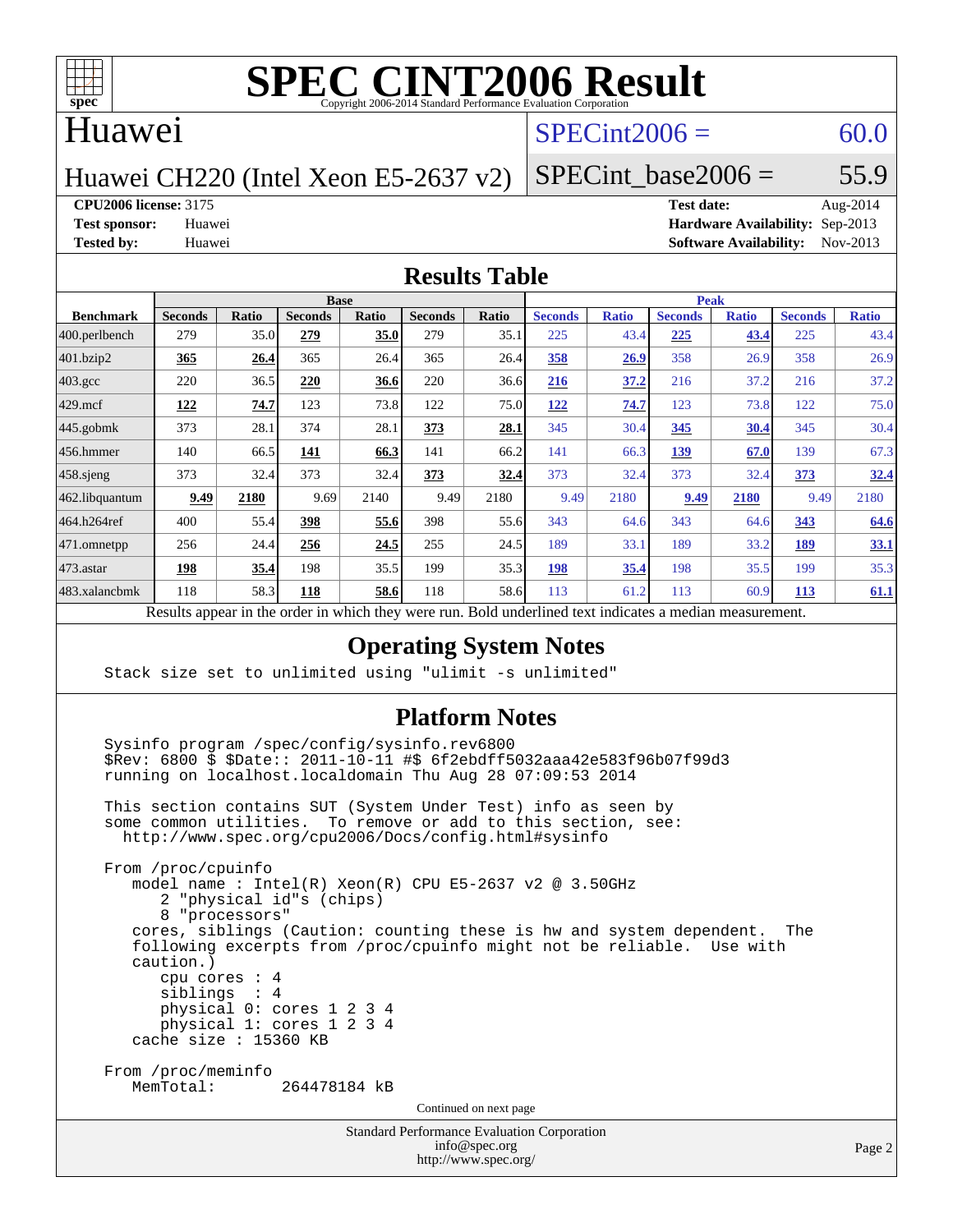| <b>SPEC CINT2006 Result</b><br>$spec^*$<br>Copyright 2006-2014 Standard Performance Evaluation Corporatio                                                                                                                                                      |                                                                                                               |  |  |  |  |  |  |  |  |
|----------------------------------------------------------------------------------------------------------------------------------------------------------------------------------------------------------------------------------------------------------------|---------------------------------------------------------------------------------------------------------------|--|--|--|--|--|--|--|--|
| Huawei                                                                                                                                                                                                                                                         | $SPECint2006 =$<br>60.0                                                                                       |  |  |  |  |  |  |  |  |
| Huawei CH220 (Intel Xeon E5-2637 v2)                                                                                                                                                                                                                           | $SPECint base2006 =$<br>55.9                                                                                  |  |  |  |  |  |  |  |  |
| <b>CPU2006 license: 3175</b><br><b>Test sponsor:</b><br>Huawei<br><b>Tested by:</b><br>Huawei                                                                                                                                                                  | <b>Test date:</b><br>Aug-2014<br>Hardware Availability: Sep-2013<br><b>Software Availability:</b><br>Nov-2013 |  |  |  |  |  |  |  |  |
| <b>Platform Notes (Continued)</b>                                                                                                                                                                                                                              |                                                                                                               |  |  |  |  |  |  |  |  |
| $\Omega$<br>HugePages_Total:<br>2048 kB<br>Hugepagesize:                                                                                                                                                                                                       |                                                                                                               |  |  |  |  |  |  |  |  |
| /usr/bin/lsb_release -d<br>Red Hat Enterprise Linux Server release 6.5 (Santiago)                                                                                                                                                                              |                                                                                                               |  |  |  |  |  |  |  |  |
| From /etc/*release* /etc/*version*<br>redhat-release: Red Hat Enterprise Linux Server release 6.5 (Santiago)<br>system-release: Red Hat Enterprise Linux Server release 6.5 (Santiago)<br>system-release-cpe: cpe:/o:redhat:enterprise_linux:6server:ga:server |                                                                                                               |  |  |  |  |  |  |  |  |
| uname $-a$ :<br>Linux localhost.localdomain 2.6.32-431.el6.x86_64 #1 SMP Sun Nov 10 22:19:54<br>EST 2013 x86_64 x86_64 x86_64 GNU/Linux                                                                                                                        |                                                                                                               |  |  |  |  |  |  |  |  |
| run-level 3 Aug 27 10:37                                                                                                                                                                                                                                       |                                                                                                               |  |  |  |  |  |  |  |  |
| SPEC is set to: /spec<br>Size Used Avail Use% Mounted on<br>Filesystem<br>Type<br>/dev/sda2<br>265G<br>15G 237G<br>$6\%$ /<br>ext4                                                                                                                             |                                                                                                               |  |  |  |  |  |  |  |  |
| Additional information from dmidecode:<br>Memory:<br>10x Hynix HMT42GR7AFR4C-RD 16 GB 1867 MHz 2 rank<br>6x Samsung M393B2G70DB0-CMA 16 GB 1867 MHz 2 rank                                                                                                     |                                                                                                               |  |  |  |  |  |  |  |  |
| (End of data from sysinfo program)                                                                                                                                                                                                                             |                                                                                                               |  |  |  |  |  |  |  |  |
| <b>General Notes</b>                                                                                                                                                                                                                                           |                                                                                                               |  |  |  |  |  |  |  |  |
| Environment variables set by runspec before the start of the run:<br>KMP_AFFINITY = "granularity=fine, compact, 0, 1"<br>$LD_LIBRARY_PATH = "/gpec/libs/32://spec/libs/64"$<br>OMP_NUM_THREADS = "8"                                                           |                                                                                                               |  |  |  |  |  |  |  |  |
| Binaries compiled on a system with 2 x Xeon X5645 CPU + 16GB memory<br>using RHEL 6.1<br>Transparent Huge Pages enabled with:<br>echo always > /sys/kernel/mm/redhat_transparent_hugepage/enabled                                                              |                                                                                                               |  |  |  |  |  |  |  |  |
| <b>Base Compiler Invocation</b><br>C benchmarks:<br>$\text{icc}$ $-\text{m64}$                                                                                                                                                                                 |                                                                                                               |  |  |  |  |  |  |  |  |

[C++ benchmarks:](http://www.spec.org/auto/cpu2006/Docs/result-fields.html#CXXbenchmarks) [icpc -m64](http://www.spec.org/cpu2006/results/res2014q3/cpu2006-20140901-31125.flags.html#user_CXXbase_intel_icpc_64bit_fc66a5337ce925472a5c54ad6a0de310)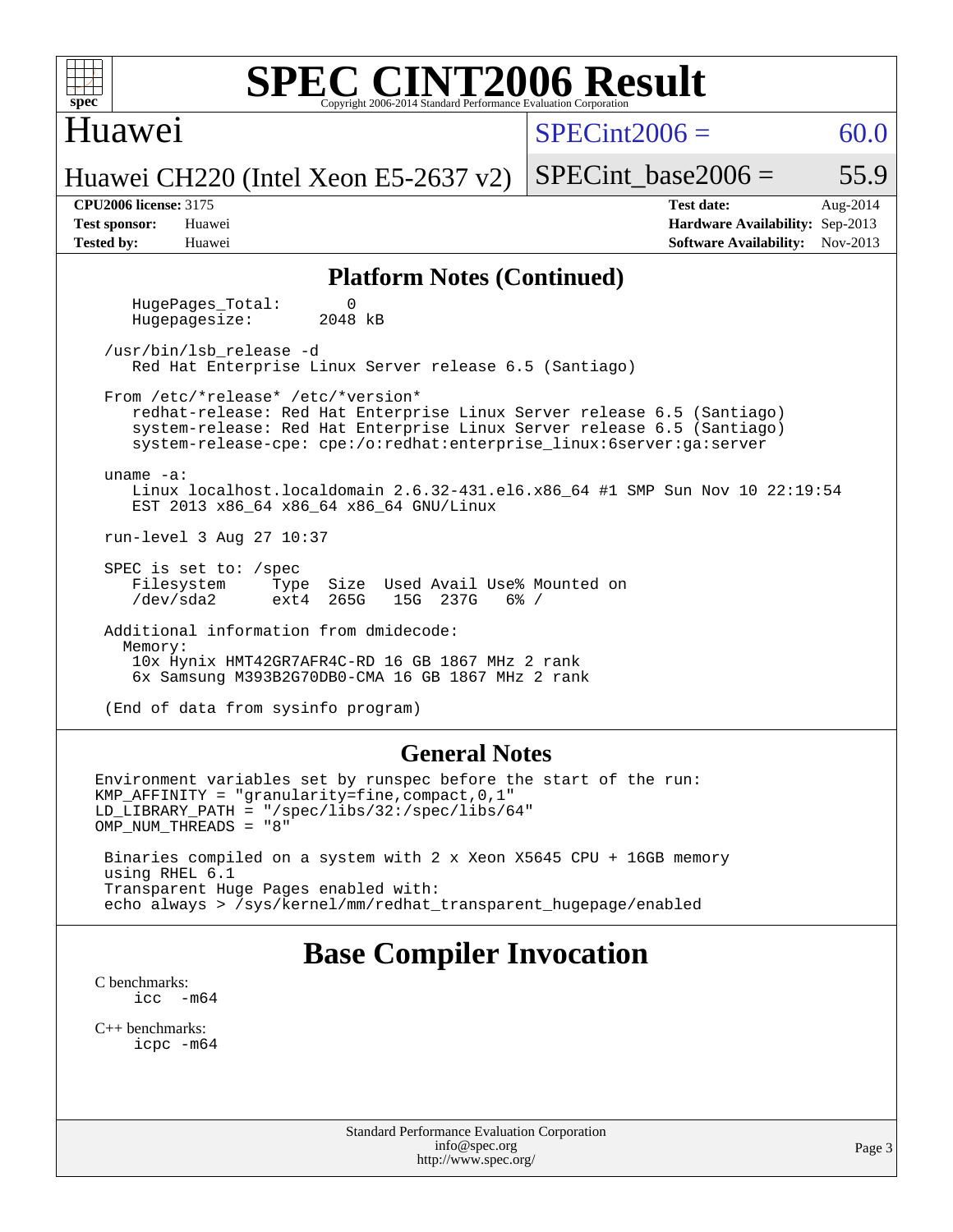

#### Huawei

 $SPECint2006 = 60.0$  $SPECint2006 = 60.0$ 

Huawei CH220 (Intel Xeon E5-2637 v2)

SPECint base2006 =  $55.9$ **[CPU2006 license:](http://www.spec.org/auto/cpu2006/Docs/result-fields.html#CPU2006license)** 3175 **[Test date:](http://www.spec.org/auto/cpu2006/Docs/result-fields.html#Testdate)** Aug-2014

**[Test sponsor:](http://www.spec.org/auto/cpu2006/Docs/result-fields.html#Testsponsor)** Huawei **[Hardware Availability:](http://www.spec.org/auto/cpu2006/Docs/result-fields.html#HardwareAvailability)** Sep-2013 **[Tested by:](http://www.spec.org/auto/cpu2006/Docs/result-fields.html#Testedby)** Huawei **[Software Availability:](http://www.spec.org/auto/cpu2006/Docs/result-fields.html#SoftwareAvailability)** Nov-2013

### **[Base Portability Flags](http://www.spec.org/auto/cpu2006/Docs/result-fields.html#BasePortabilityFlags)**

 400.perlbench: [-DSPEC\\_CPU\\_LP64](http://www.spec.org/cpu2006/results/res2014q3/cpu2006-20140901-31125.flags.html#b400.perlbench_basePORTABILITY_DSPEC_CPU_LP64) [-DSPEC\\_CPU\\_LINUX\\_X64](http://www.spec.org/cpu2006/results/res2014q3/cpu2006-20140901-31125.flags.html#b400.perlbench_baseCPORTABILITY_DSPEC_CPU_LINUX_X64) 401.bzip2: [-DSPEC\\_CPU\\_LP64](http://www.spec.org/cpu2006/results/res2014q3/cpu2006-20140901-31125.flags.html#suite_basePORTABILITY401_bzip2_DSPEC_CPU_LP64) 403.gcc: [-DSPEC\\_CPU\\_LP64](http://www.spec.org/cpu2006/results/res2014q3/cpu2006-20140901-31125.flags.html#suite_basePORTABILITY403_gcc_DSPEC_CPU_LP64) 429.mcf: [-DSPEC\\_CPU\\_LP64](http://www.spec.org/cpu2006/results/res2014q3/cpu2006-20140901-31125.flags.html#suite_basePORTABILITY429_mcf_DSPEC_CPU_LP64) 445.gobmk: [-DSPEC\\_CPU\\_LP64](http://www.spec.org/cpu2006/results/res2014q3/cpu2006-20140901-31125.flags.html#suite_basePORTABILITY445_gobmk_DSPEC_CPU_LP64) 456.hmmer: [-DSPEC\\_CPU\\_LP64](http://www.spec.org/cpu2006/results/res2014q3/cpu2006-20140901-31125.flags.html#suite_basePORTABILITY456_hmmer_DSPEC_CPU_LP64) 458.sjeng: [-DSPEC\\_CPU\\_LP64](http://www.spec.org/cpu2006/results/res2014q3/cpu2006-20140901-31125.flags.html#suite_basePORTABILITY458_sjeng_DSPEC_CPU_LP64) 462.libquantum: [-DSPEC\\_CPU\\_LP64](http://www.spec.org/cpu2006/results/res2014q3/cpu2006-20140901-31125.flags.html#suite_basePORTABILITY462_libquantum_DSPEC_CPU_LP64) [-DSPEC\\_CPU\\_LINUX](http://www.spec.org/cpu2006/results/res2014q3/cpu2006-20140901-31125.flags.html#b462.libquantum_baseCPORTABILITY_DSPEC_CPU_LINUX) 464.h264ref: [-DSPEC\\_CPU\\_LP64](http://www.spec.org/cpu2006/results/res2014q3/cpu2006-20140901-31125.flags.html#suite_basePORTABILITY464_h264ref_DSPEC_CPU_LP64) 471.omnetpp: [-DSPEC\\_CPU\\_LP64](http://www.spec.org/cpu2006/results/res2014q3/cpu2006-20140901-31125.flags.html#suite_basePORTABILITY471_omnetpp_DSPEC_CPU_LP64) 473.astar: [-DSPEC\\_CPU\\_LP64](http://www.spec.org/cpu2006/results/res2014q3/cpu2006-20140901-31125.flags.html#suite_basePORTABILITY473_astar_DSPEC_CPU_LP64) 483.xalancbmk: [-DSPEC\\_CPU\\_LP64](http://www.spec.org/cpu2006/results/res2014q3/cpu2006-20140901-31125.flags.html#suite_basePORTABILITY483_xalancbmk_DSPEC_CPU_LP64) [-DSPEC\\_CPU\\_LINUX](http://www.spec.org/cpu2006/results/res2014q3/cpu2006-20140901-31125.flags.html#b483.xalancbmk_baseCXXPORTABILITY_DSPEC_CPU_LINUX)

#### **[Base Optimization Flags](http://www.spec.org/auto/cpu2006/Docs/result-fields.html#BaseOptimizationFlags)**

[C benchmarks](http://www.spec.org/auto/cpu2006/Docs/result-fields.html#Cbenchmarks):

[-xSSE4.2](http://www.spec.org/cpu2006/results/res2014q3/cpu2006-20140901-31125.flags.html#user_CCbase_f-xSSE42_f91528193cf0b216347adb8b939d4107) [-ipo](http://www.spec.org/cpu2006/results/res2014q3/cpu2006-20140901-31125.flags.html#user_CCbase_f-ipo) [-O3](http://www.spec.org/cpu2006/results/res2014q3/cpu2006-20140901-31125.flags.html#user_CCbase_f-O3) [-no-prec-div](http://www.spec.org/cpu2006/results/res2014q3/cpu2006-20140901-31125.flags.html#user_CCbase_f-no-prec-div) [-parallel](http://www.spec.org/cpu2006/results/res2014q3/cpu2006-20140901-31125.flags.html#user_CCbase_f-parallel) [-opt-prefetch](http://www.spec.org/cpu2006/results/res2014q3/cpu2006-20140901-31125.flags.html#user_CCbase_f-opt-prefetch) [-auto-p32](http://www.spec.org/cpu2006/results/res2014q3/cpu2006-20140901-31125.flags.html#user_CCbase_f-auto-p32)

[C++ benchmarks:](http://www.spec.org/auto/cpu2006/Docs/result-fields.html#CXXbenchmarks)

[-xSSE4.2](http://www.spec.org/cpu2006/results/res2014q3/cpu2006-20140901-31125.flags.html#user_CXXbase_f-xSSE42_f91528193cf0b216347adb8b939d4107) [-ipo](http://www.spec.org/cpu2006/results/res2014q3/cpu2006-20140901-31125.flags.html#user_CXXbase_f-ipo) [-O3](http://www.spec.org/cpu2006/results/res2014q3/cpu2006-20140901-31125.flags.html#user_CXXbase_f-O3) [-no-prec-div](http://www.spec.org/cpu2006/results/res2014q3/cpu2006-20140901-31125.flags.html#user_CXXbase_f-no-prec-div) [-opt-prefetch](http://www.spec.org/cpu2006/results/res2014q3/cpu2006-20140901-31125.flags.html#user_CXXbase_f-opt-prefetch) [-auto-p32](http://www.spec.org/cpu2006/results/res2014q3/cpu2006-20140901-31125.flags.html#user_CXXbase_f-auto-p32) [-Wl,-z,muldefs](http://www.spec.org/cpu2006/results/res2014q3/cpu2006-20140901-31125.flags.html#user_CXXbase_link_force_multiple1_74079c344b956b9658436fd1b6dd3a8a) [-L/smartheap -lsmartheap64](http://www.spec.org/cpu2006/results/res2014q3/cpu2006-20140901-31125.flags.html#user_CXXbase_SmartHeap64_5e654037dadeae1fe403ab4b4466e60b)

#### **[Base Other Flags](http://www.spec.org/auto/cpu2006/Docs/result-fields.html#BaseOtherFlags)**

[C benchmarks](http://www.spec.org/auto/cpu2006/Docs/result-fields.html#Cbenchmarks):

403.gcc: [-Dalloca=\\_alloca](http://www.spec.org/cpu2006/results/res2014q3/cpu2006-20140901-31125.flags.html#b403.gcc_baseEXTRA_CFLAGS_Dalloca_be3056838c12de2578596ca5467af7f3)

## **[Peak Compiler Invocation](http://www.spec.org/auto/cpu2006/Docs/result-fields.html#PeakCompilerInvocation)**

[C benchmarks \(except as noted below\)](http://www.spec.org/auto/cpu2006/Docs/result-fields.html#Cbenchmarksexceptasnotedbelow):

icc  $-m64$ 

400.perlbench: [icc -m32](http://www.spec.org/cpu2006/results/res2014q3/cpu2006-20140901-31125.flags.html#user_peakCCLD400_perlbench_intel_icc_a6a621f8d50482236b970c6ac5f55f93)

445.gobmk: [icc -m32](http://www.spec.org/cpu2006/results/res2014q3/cpu2006-20140901-31125.flags.html#user_peakCCLD445_gobmk_intel_icc_a6a621f8d50482236b970c6ac5f55f93)

464.h264ref: [icc -m32](http://www.spec.org/cpu2006/results/res2014q3/cpu2006-20140901-31125.flags.html#user_peakCCLD464_h264ref_intel_icc_a6a621f8d50482236b970c6ac5f55f93)

[C++ benchmarks \(except as noted below\):](http://www.spec.org/auto/cpu2006/Docs/result-fields.html#CXXbenchmarksexceptasnotedbelow) [icpc -m32](http://www.spec.org/cpu2006/results/res2014q3/cpu2006-20140901-31125.flags.html#user_CXXpeak_intel_icpc_4e5a5ef1a53fd332b3c49e69c3330699)

473.astar: [icpc -m64](http://www.spec.org/cpu2006/results/res2014q3/cpu2006-20140901-31125.flags.html#user_peakCXXLD473_astar_intel_icpc_64bit_fc66a5337ce925472a5c54ad6a0de310)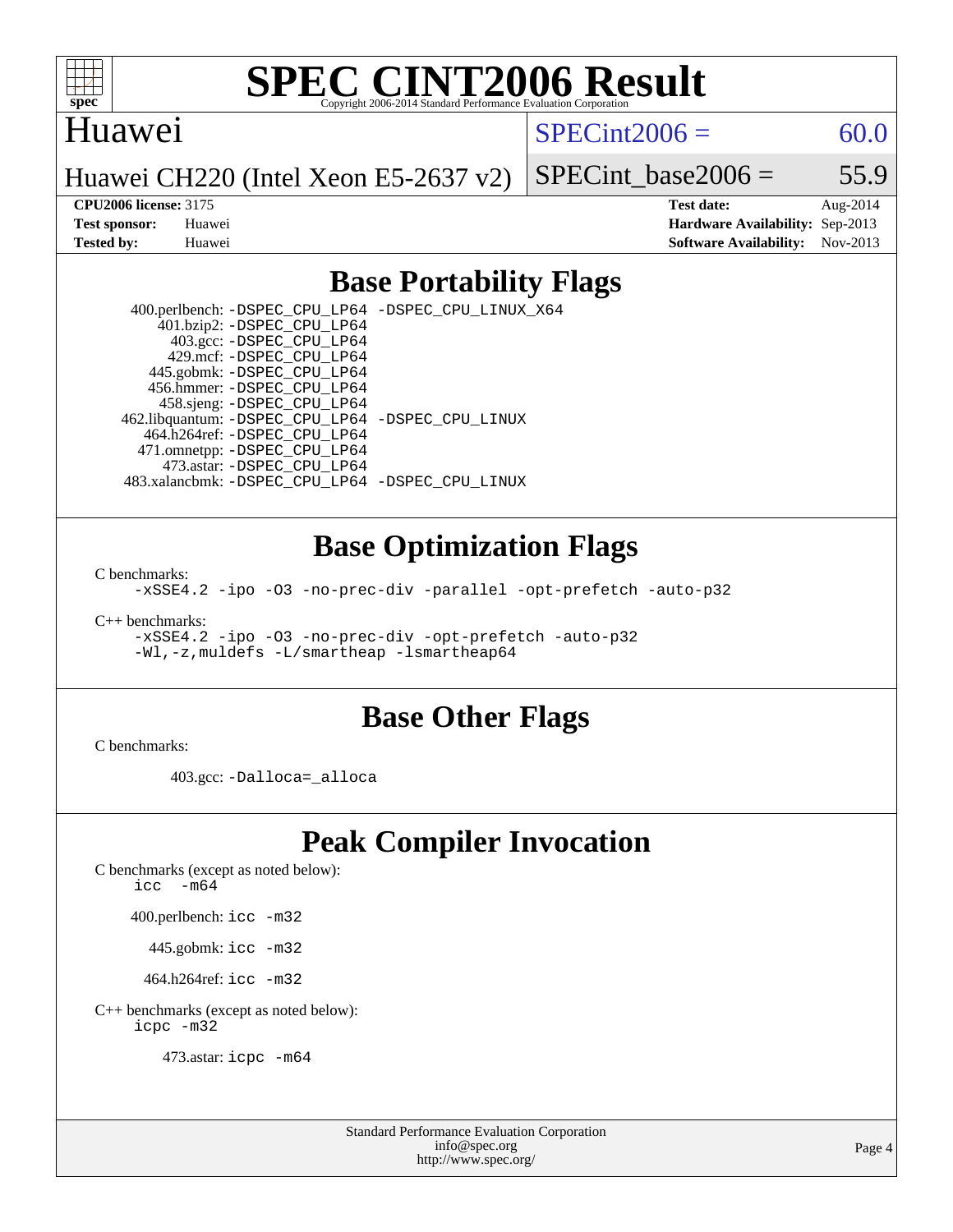

### Huawei

 $SPECint2006 = 60.0$  $SPECint2006 = 60.0$ 

Huawei CH220 (Intel Xeon E5-2637 v2)

SPECint base2006 =  $55.9$ 

**[CPU2006 license:](http://www.spec.org/auto/cpu2006/Docs/result-fields.html#CPU2006license)** 3175 **[Test date:](http://www.spec.org/auto/cpu2006/Docs/result-fields.html#Testdate)** Aug-2014 **[Test sponsor:](http://www.spec.org/auto/cpu2006/Docs/result-fields.html#Testsponsor)** Huawei **[Hardware Availability:](http://www.spec.org/auto/cpu2006/Docs/result-fields.html#HardwareAvailability)** Sep-2013 **[Tested by:](http://www.spec.org/auto/cpu2006/Docs/result-fields.html#Testedby)** Huawei **[Software Availability:](http://www.spec.org/auto/cpu2006/Docs/result-fields.html#SoftwareAvailability)** Nov-2013

### **[Peak Portability Flags](http://www.spec.org/auto/cpu2006/Docs/result-fields.html#PeakPortabilityFlags)**

 400.perlbench: [-DSPEC\\_CPU\\_LINUX\\_IA32](http://www.spec.org/cpu2006/results/res2014q3/cpu2006-20140901-31125.flags.html#b400.perlbench_peakCPORTABILITY_DSPEC_CPU_LINUX_IA32) 401.bzip2: [-DSPEC\\_CPU\\_LP64](http://www.spec.org/cpu2006/results/res2014q3/cpu2006-20140901-31125.flags.html#suite_peakPORTABILITY401_bzip2_DSPEC_CPU_LP64) 403.gcc: [-DSPEC\\_CPU\\_LP64](http://www.spec.org/cpu2006/results/res2014q3/cpu2006-20140901-31125.flags.html#suite_peakPORTABILITY403_gcc_DSPEC_CPU_LP64) 429.mcf: [-DSPEC\\_CPU\\_LP64](http://www.spec.org/cpu2006/results/res2014q3/cpu2006-20140901-31125.flags.html#suite_peakPORTABILITY429_mcf_DSPEC_CPU_LP64) 456.hmmer: [-DSPEC\\_CPU\\_LP64](http://www.spec.org/cpu2006/results/res2014q3/cpu2006-20140901-31125.flags.html#suite_peakPORTABILITY456_hmmer_DSPEC_CPU_LP64) 458.sjeng: [-DSPEC\\_CPU\\_LP64](http://www.spec.org/cpu2006/results/res2014q3/cpu2006-20140901-31125.flags.html#suite_peakPORTABILITY458_sjeng_DSPEC_CPU_LP64) 462.libquantum: [-DSPEC\\_CPU\\_LP64](http://www.spec.org/cpu2006/results/res2014q3/cpu2006-20140901-31125.flags.html#suite_peakPORTABILITY462_libquantum_DSPEC_CPU_LP64) [-DSPEC\\_CPU\\_LINUX](http://www.spec.org/cpu2006/results/res2014q3/cpu2006-20140901-31125.flags.html#b462.libquantum_peakCPORTABILITY_DSPEC_CPU_LINUX) 473.astar: [-DSPEC\\_CPU\\_LP64](http://www.spec.org/cpu2006/results/res2014q3/cpu2006-20140901-31125.flags.html#suite_peakPORTABILITY473_astar_DSPEC_CPU_LP64) 483.xalancbmk: [-DSPEC\\_CPU\\_LINUX](http://www.spec.org/cpu2006/results/res2014q3/cpu2006-20140901-31125.flags.html#b483.xalancbmk_peakCXXPORTABILITY_DSPEC_CPU_LINUX)

## **[Peak Optimization Flags](http://www.spec.org/auto/cpu2006/Docs/result-fields.html#PeakOptimizationFlags)**

[C benchmarks](http://www.spec.org/auto/cpu2006/Docs/result-fields.html#Cbenchmarks):

 400.perlbench: [-xSSE4.2](http://www.spec.org/cpu2006/results/res2014q3/cpu2006-20140901-31125.flags.html#user_peakPASS2_CFLAGSPASS2_LDCFLAGS400_perlbench_f-xSSE42_f91528193cf0b216347adb8b939d4107)(pass 2) [-prof-gen](http://www.spec.org/cpu2006/results/res2014q3/cpu2006-20140901-31125.flags.html#user_peakPASS1_CFLAGSPASS1_LDCFLAGS400_perlbench_prof_gen_e43856698f6ca7b7e442dfd80e94a8fc)(pass 1) [-ipo](http://www.spec.org/cpu2006/results/res2014q3/cpu2006-20140901-31125.flags.html#user_peakPASS2_CFLAGSPASS2_LDCFLAGS400_perlbench_f-ipo)(pass 2) [-O3](http://www.spec.org/cpu2006/results/res2014q3/cpu2006-20140901-31125.flags.html#user_peakPASS2_CFLAGSPASS2_LDCFLAGS400_perlbench_f-O3)(pass 2) [-no-prec-div](http://www.spec.org/cpu2006/results/res2014q3/cpu2006-20140901-31125.flags.html#user_peakPASS2_CFLAGSPASS2_LDCFLAGS400_perlbench_f-no-prec-div)(pass 2) [-prof-use](http://www.spec.org/cpu2006/results/res2014q3/cpu2006-20140901-31125.flags.html#user_peakPASS2_CFLAGSPASS2_LDCFLAGS400_perlbench_prof_use_bccf7792157ff70d64e32fe3e1250b55)(pass 2) [-opt-prefetch](http://www.spec.org/cpu2006/results/res2014q3/cpu2006-20140901-31125.flags.html#user_peakCOPTIMIZE400_perlbench_f-opt-prefetch) [-ansi-alias](http://www.spec.org/cpu2006/results/res2014q3/cpu2006-20140901-31125.flags.html#user_peakCOPTIMIZE400_perlbench_f-ansi-alias) 401.bzip2: [-xSSE4.2](http://www.spec.org/cpu2006/results/res2014q3/cpu2006-20140901-31125.flags.html#user_peakPASS2_CFLAGSPASS2_LDCFLAGS401_bzip2_f-xSSE42_f91528193cf0b216347adb8b939d4107)(pass 2) [-prof-gen](http://www.spec.org/cpu2006/results/res2014q3/cpu2006-20140901-31125.flags.html#user_peakPASS1_CFLAGSPASS1_LDCFLAGS401_bzip2_prof_gen_e43856698f6ca7b7e442dfd80e94a8fc)(pass 1) [-ipo](http://www.spec.org/cpu2006/results/res2014q3/cpu2006-20140901-31125.flags.html#user_peakPASS2_CFLAGSPASS2_LDCFLAGS401_bzip2_f-ipo)(pass 2) [-O3](http://www.spec.org/cpu2006/results/res2014q3/cpu2006-20140901-31125.flags.html#user_peakPASS2_CFLAGSPASS2_LDCFLAGS401_bzip2_f-O3)(pass 2) [-no-prec-div](http://www.spec.org/cpu2006/results/res2014q3/cpu2006-20140901-31125.flags.html#user_peakCOPTIMIZEPASS2_CFLAGSPASS2_LDCFLAGS401_bzip2_f-no-prec-div) [-prof-use](http://www.spec.org/cpu2006/results/res2014q3/cpu2006-20140901-31125.flags.html#user_peakPASS2_CFLAGSPASS2_LDCFLAGS401_bzip2_prof_use_bccf7792157ff70d64e32fe3e1250b55)(pass 2) [-auto-ilp32](http://www.spec.org/cpu2006/results/res2014q3/cpu2006-20140901-31125.flags.html#user_peakCOPTIMIZE401_bzip2_f-auto-ilp32) [-opt-prefetch](http://www.spec.org/cpu2006/results/res2014q3/cpu2006-20140901-31125.flags.html#user_peakCOPTIMIZE401_bzip2_f-opt-prefetch) [-ansi-alias](http://www.spec.org/cpu2006/results/res2014q3/cpu2006-20140901-31125.flags.html#user_peakCOPTIMIZE401_bzip2_f-ansi-alias) 403.gcc: [-xAVX](http://www.spec.org/cpu2006/results/res2014q3/cpu2006-20140901-31125.flags.html#user_peakCOPTIMIZE403_gcc_f-xAVX) [-ipo](http://www.spec.org/cpu2006/results/res2014q3/cpu2006-20140901-31125.flags.html#user_peakCOPTIMIZE403_gcc_f-ipo) [-O3](http://www.spec.org/cpu2006/results/res2014q3/cpu2006-20140901-31125.flags.html#user_peakCOPTIMIZE403_gcc_f-O3) [-no-prec-div](http://www.spec.org/cpu2006/results/res2014q3/cpu2006-20140901-31125.flags.html#user_peakCOPTIMIZE403_gcc_f-no-prec-div) [-inline-calloc](http://www.spec.org/cpu2006/results/res2014q3/cpu2006-20140901-31125.flags.html#user_peakCOPTIMIZE403_gcc_f-inline-calloc) [-opt-malloc-options=3](http://www.spec.org/cpu2006/results/res2014q3/cpu2006-20140901-31125.flags.html#user_peakCOPTIMIZE403_gcc_f-opt-malloc-options_13ab9b803cf986b4ee62f0a5998c2238) [-auto-ilp32](http://www.spec.org/cpu2006/results/res2014q3/cpu2006-20140901-31125.flags.html#user_peakCOPTIMIZE403_gcc_f-auto-ilp32)  $429$ .mcf: basepeak = yes 445.gobmk: [-xSSE4.2](http://www.spec.org/cpu2006/results/res2014q3/cpu2006-20140901-31125.flags.html#user_peakPASS2_CFLAGSPASS2_LDCFLAGS445_gobmk_f-xSSE42_f91528193cf0b216347adb8b939d4107)(pass 2) [-prof-gen](http://www.spec.org/cpu2006/results/res2014q3/cpu2006-20140901-31125.flags.html#user_peakPASS1_CFLAGSPASS1_LDCFLAGS445_gobmk_prof_gen_e43856698f6ca7b7e442dfd80e94a8fc)(pass 1) [-prof-use](http://www.spec.org/cpu2006/results/res2014q3/cpu2006-20140901-31125.flags.html#user_peakPASS2_CFLAGSPASS2_LDCFLAGS445_gobmk_prof_use_bccf7792157ff70d64e32fe3e1250b55)(pass 2) [-ansi-alias](http://www.spec.org/cpu2006/results/res2014q3/cpu2006-20140901-31125.flags.html#user_peakCOPTIMIZE445_gobmk_f-ansi-alias) 456.hmmer: [-xSSE4.2](http://www.spec.org/cpu2006/results/res2014q3/cpu2006-20140901-31125.flags.html#user_peakCOPTIMIZE456_hmmer_f-xSSE42_f91528193cf0b216347adb8b939d4107) [-ipo](http://www.spec.org/cpu2006/results/res2014q3/cpu2006-20140901-31125.flags.html#user_peakCOPTIMIZE456_hmmer_f-ipo) [-O3](http://www.spec.org/cpu2006/results/res2014q3/cpu2006-20140901-31125.flags.html#user_peakCOPTIMIZE456_hmmer_f-O3) [-no-prec-div](http://www.spec.org/cpu2006/results/res2014q3/cpu2006-20140901-31125.flags.html#user_peakCOPTIMIZE456_hmmer_f-no-prec-div) [-unroll2](http://www.spec.org/cpu2006/results/res2014q3/cpu2006-20140901-31125.flags.html#user_peakCOPTIMIZE456_hmmer_f-unroll_784dae83bebfb236979b41d2422d7ec2) [-auto-ilp32](http://www.spec.org/cpu2006/results/res2014q3/cpu2006-20140901-31125.flags.html#user_peakCOPTIMIZE456_hmmer_f-auto-ilp32) [-ansi-alias](http://www.spec.org/cpu2006/results/res2014q3/cpu2006-20140901-31125.flags.html#user_peakCOPTIMIZE456_hmmer_f-ansi-alias) 458.sjeng: basepeak = yes 462.libquantum: [-xAVX](http://www.spec.org/cpu2006/results/res2014q3/cpu2006-20140901-31125.flags.html#user_peakCOPTIMIZE462_libquantum_f-xAVX) [-ipo](http://www.spec.org/cpu2006/results/res2014q3/cpu2006-20140901-31125.flags.html#user_peakCOPTIMIZE462_libquantum_f-ipo) [-O3](http://www.spec.org/cpu2006/results/res2014q3/cpu2006-20140901-31125.flags.html#user_peakCOPTIMIZE462_libquantum_f-O3) [-no-prec-div](http://www.spec.org/cpu2006/results/res2014q3/cpu2006-20140901-31125.flags.html#user_peakCOPTIMIZE462_libquantum_f-no-prec-div) [-parallel](http://www.spec.org/cpu2006/results/res2014q3/cpu2006-20140901-31125.flags.html#user_peakCOPTIMIZE462_libquantum_f-parallel) [-opt-prefetch](http://www.spec.org/cpu2006/results/res2014q3/cpu2006-20140901-31125.flags.html#user_peakCOPTIMIZE462_libquantum_f-opt-prefetch) [-auto-p32](http://www.spec.org/cpu2006/results/res2014q3/cpu2006-20140901-31125.flags.html#user_peakCOPTIMIZE462_libquantum_f-auto-p32) 464.h264ref: [-xSSE4.2](http://www.spec.org/cpu2006/results/res2014q3/cpu2006-20140901-31125.flags.html#user_peakPASS2_CFLAGSPASS2_LDCFLAGS464_h264ref_f-xSSE42_f91528193cf0b216347adb8b939d4107)(pass 2) [-prof-gen](http://www.spec.org/cpu2006/results/res2014q3/cpu2006-20140901-31125.flags.html#user_peakPASS1_CFLAGSPASS1_LDCFLAGS464_h264ref_prof_gen_e43856698f6ca7b7e442dfd80e94a8fc)(pass 1) [-ipo](http://www.spec.org/cpu2006/results/res2014q3/cpu2006-20140901-31125.flags.html#user_peakPASS2_CFLAGSPASS2_LDCFLAGS464_h264ref_f-ipo)(pass 2) [-O3](http://www.spec.org/cpu2006/results/res2014q3/cpu2006-20140901-31125.flags.html#user_peakPASS2_CFLAGSPASS2_LDCFLAGS464_h264ref_f-O3)(pass 2) [-no-prec-div](http://www.spec.org/cpu2006/results/res2014q3/cpu2006-20140901-31125.flags.html#user_peakPASS2_CFLAGSPASS2_LDCFLAGS464_h264ref_f-no-prec-div)(pass 2) [-prof-use](http://www.spec.org/cpu2006/results/res2014q3/cpu2006-20140901-31125.flags.html#user_peakPASS2_CFLAGSPASS2_LDCFLAGS464_h264ref_prof_use_bccf7792157ff70d64e32fe3e1250b55)(pass 2) [-unroll2](http://www.spec.org/cpu2006/results/res2014q3/cpu2006-20140901-31125.flags.html#user_peakCOPTIMIZE464_h264ref_f-unroll_784dae83bebfb236979b41d2422d7ec2) [-ansi-alias](http://www.spec.org/cpu2006/results/res2014q3/cpu2006-20140901-31125.flags.html#user_peakCOPTIMIZE464_h264ref_f-ansi-alias) [C++ benchmarks:](http://www.spec.org/auto/cpu2006/Docs/result-fields.html#CXXbenchmarks) 471.omnetpp: [-xSSE4.2](http://www.spec.org/cpu2006/results/res2014q3/cpu2006-20140901-31125.flags.html#user_peakPASS2_CXXFLAGSPASS2_LDCXXFLAGS471_omnetpp_f-xSSE42_f91528193cf0b216347adb8b939d4107)(pass 2) [-prof-gen](http://www.spec.org/cpu2006/results/res2014q3/cpu2006-20140901-31125.flags.html#user_peakPASS1_CXXFLAGSPASS1_LDCXXFLAGS471_omnetpp_prof_gen_e43856698f6ca7b7e442dfd80e94a8fc)(pass 1) [-ipo](http://www.spec.org/cpu2006/results/res2014q3/cpu2006-20140901-31125.flags.html#user_peakPASS2_CXXFLAGSPASS2_LDCXXFLAGS471_omnetpp_f-ipo)(pass 2) [-O3](http://www.spec.org/cpu2006/results/res2014q3/cpu2006-20140901-31125.flags.html#user_peakPASS2_CXXFLAGSPASS2_LDCXXFLAGS471_omnetpp_f-O3)(pass 2) [-no-prec-div](http://www.spec.org/cpu2006/results/res2014q3/cpu2006-20140901-31125.flags.html#user_peakPASS2_CXXFLAGSPASS2_LDCXXFLAGS471_omnetpp_f-no-prec-div)(pass 2) [-prof-use](http://www.spec.org/cpu2006/results/res2014q3/cpu2006-20140901-31125.flags.html#user_peakPASS2_CXXFLAGSPASS2_LDCXXFLAGS471_omnetpp_prof_use_bccf7792157ff70d64e32fe3e1250b55)(pass 2) [-opt-ra-region-strategy=block](http://www.spec.org/cpu2006/results/res2014q3/cpu2006-20140901-31125.flags.html#user_peakCXXOPTIMIZE471_omnetpp_f-opt-ra-region-strategy_5382940c29ea30302d682fc74bfe0147) [-ansi-alias](http://www.spec.org/cpu2006/results/res2014q3/cpu2006-20140901-31125.flags.html#user_peakCXXOPTIMIZE471_omnetpp_f-ansi-alias) [-Wl,-z,muldefs](http://www.spec.org/cpu2006/results/res2014q3/cpu2006-20140901-31125.flags.html#user_peakEXTRA_LDFLAGS471_omnetpp_link_force_multiple1_74079c344b956b9658436fd1b6dd3a8a) [-L/smartheap -lsmartheap](http://www.spec.org/cpu2006/results/res2014q3/cpu2006-20140901-31125.flags.html#user_peakEXTRA_LIBS471_omnetpp_SmartHeap_7c9e394a5779e1a7fec7c221e123830c) Continued on next page